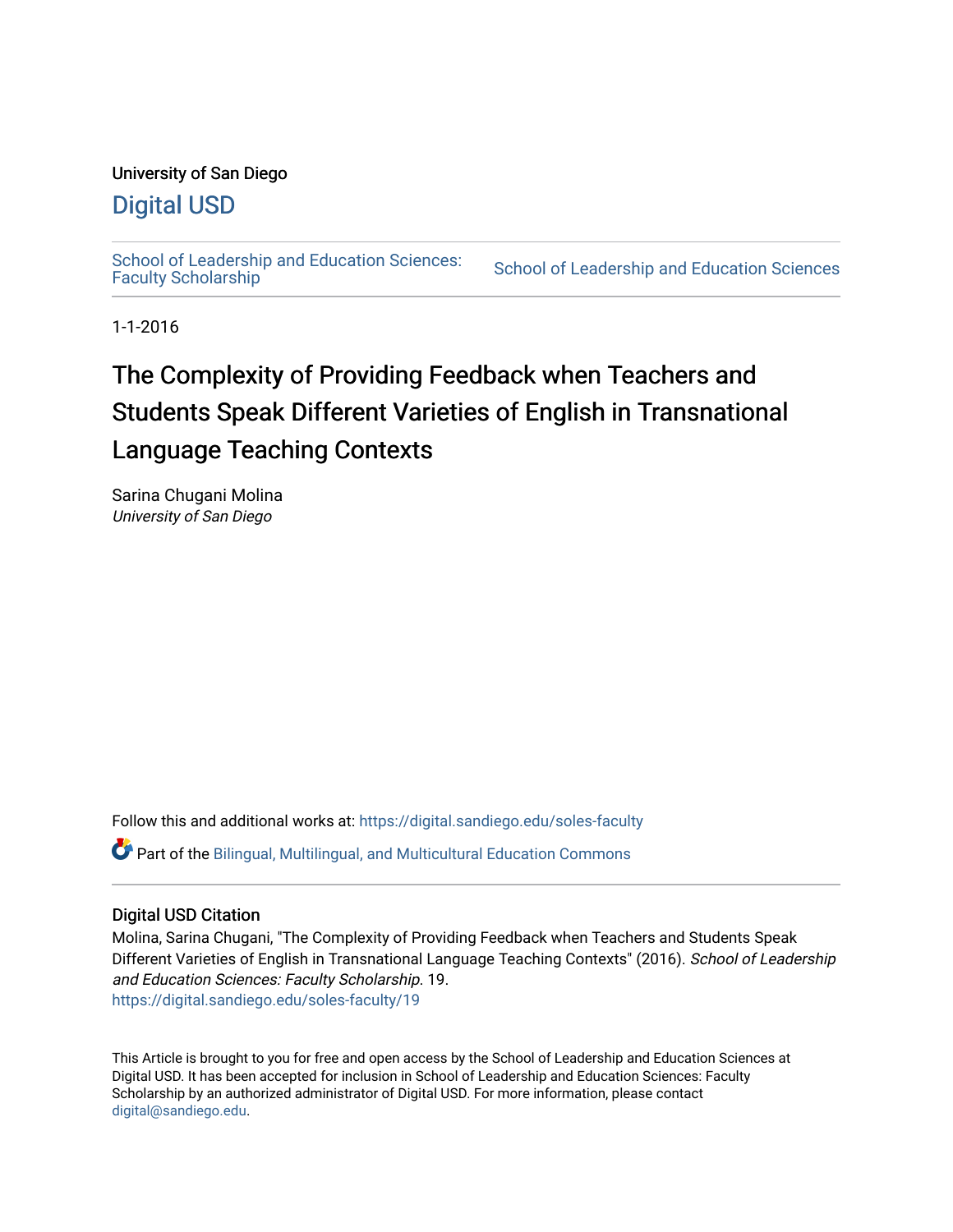

# **The Complexity of Providing Feedback when Teachers and Students Speak Different Varieties of English in Transnational Language Teaching Contexts**

**Sarina Chugani Molina**

*Department of Learning and Teaching, School of Leadership and Education Sciences, University of San Diego, U.S.A.*

*Received 07 Sep. 2015, Revised 02 Dec. 2015, Accepted 06 Dec. 2015, Published 01 Jan. 2016*

**Abstract:** The paradigm of English as an international language has shifted the ways in which we think about the ownership and use of English, particularly because it is estimated that more than 80% of communication in English is between non-native speakers of English. When so many varieties of Englishes are acknowledged as legitimate varieties, the question of assessing what it means to be proficient in English becomes critical. Through qualitative analysis, this study documents the ways in which American English teachers approached teaching English online to students in Nairobi, Kenya, and revealed the complexities of teaching and providing feedback in such transnational contexts, where teachers and students spoke different varieties of English.

**Keywords:** English as an international language, feedback, transnational language teaching

#### **1. INTRODUCTION**

### *A. English as an International Language: A Paradigm Shift*

The idea that English belongs to a particular group of speakers from English speaking countries began to be questioned when researchers recognized the increasing number of users of English that reside outside these countries (Crystal, 1997; Graddol, 1999). Kachru's (1988) conceptual framework challenging the traditional "native" "non-native" dichotomy developed three concentric circles to identify the variety of Englishes spoken in the world. According to his categorization of English users around the world, the inner circle comprises countries such as the United States, the United Kingdom, and Australia, where English is considered a "mother-tongue" variety. The outer circle includes some former colonies such as Kenya and India and other countries where English has an official role such as Singapore. The expanding circle includes countries such as Japan, Turkey and China, where English is considered an important foreign language. Researchers have also recognized the limitations of the three concentric circles, where all three identifying characteristics may be represented in one country such as in the case of India, Norway, and Australia.

Crystal (1997) estimated that there are 400 million speakers of English as a first language, 600 million as a second language and another 600 million as a foreign language. Like Crystal (1997), who estimated that 80% of communication in English is actually between English users from outer and expanding circles, Graddol (1999) writes, "The international status of English is changing in profound ways: in the future it will be a language used mainly in multilingual contexts as a second language and for communication between non-native speakers" (p. 57). The dichotomy of what constitutes a "native" and "nonnative" speaker has come under considerable scrutiny as people grapple with the question regarding the ownership of English - Does English belong to inner circle English speaking countries or to all users of English (Widdowson, 1994)? Smith (1983) termed this the *denationalization* of English, though McKay (2002) asserts that English has also become *renationalized* in the sense that speakers are using it to express their own unique identities and cultural values. As such, English is used both locally within the *local* context and *globally*, to express local identities on the international platform (Kirkpatrick, 2010).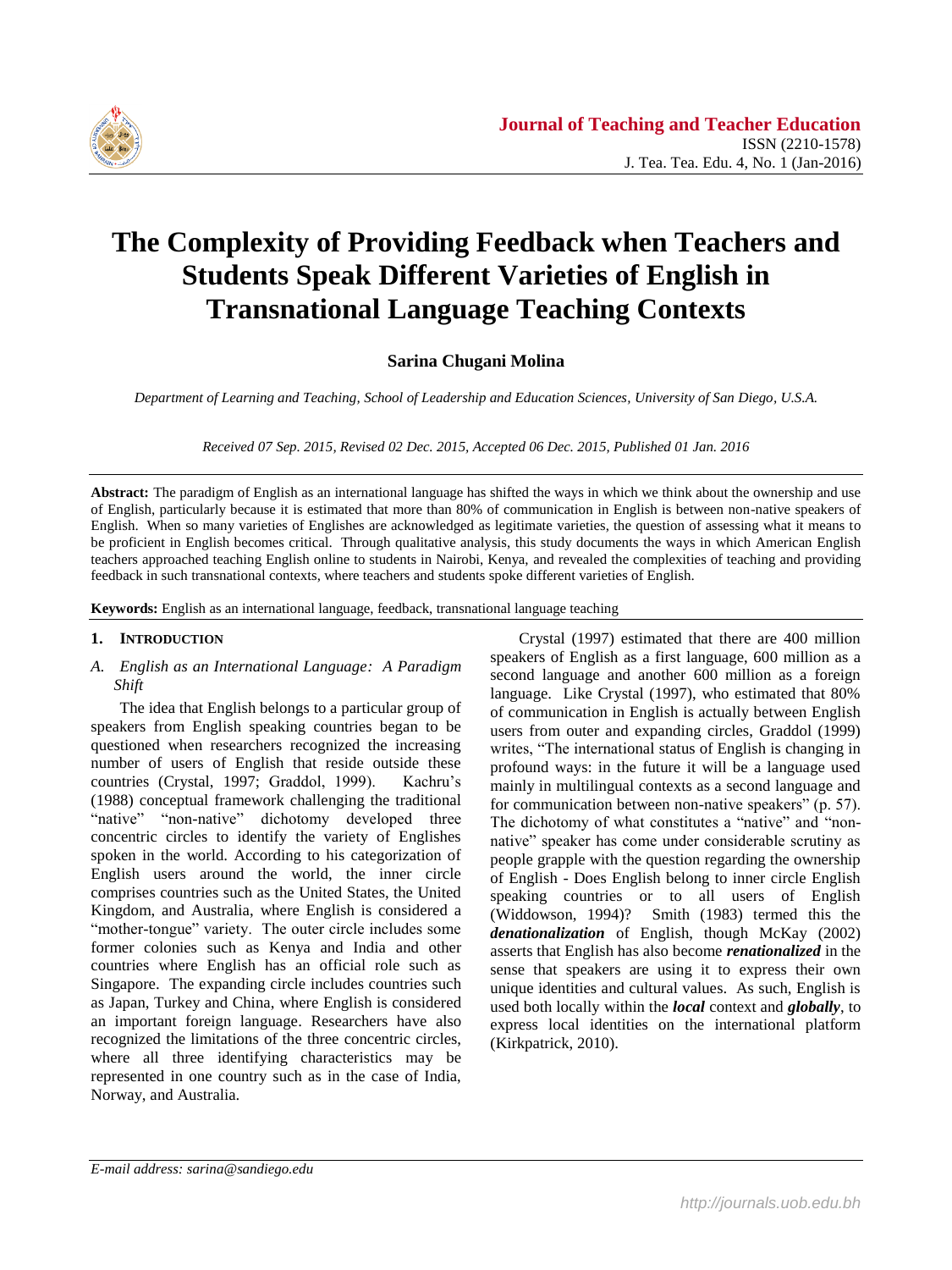

### *B. Pedagogical Implications from the TEIL Framework*

Sandra Lee McKay's (2002) seminal work on Teaching English as an International Language has pushed the field of TESOL to reconsider current conceptual and pedagogical approaches to teaching English, particularly in such global contexts. For example, in response to some of the pushback on communicative language teaching (CLT) in some cultural contexts, McKay (2002) questions the use of methods developed for language instruction within inner circle countries for methods that are more attuned to the local cultures of learning. She asserts that the teaching and learning of EIL commands a different set of assumptions as they relate to the role of English and the goal of approximating the native speaker model (McKay, 2002:12). Jenkins (2000) stressed the importance of adjusting methods of teaching English to be more attuned with the changing patterns of English use, which is now more often between non-native speakers of the language. Therefore, the traditional syllabi that focus on having a native speaker model or have as their primary focus, interactions between native speakers and non-native speakers need to be reexamined.

Matsuda (2003) found in her study that teachers were not as positive about including World Englishes in their teaching, though she states that teachers are becoming more open to the idea. This is an important notion in teacher education because if we are truly going to be socio-culturally sensitive (Alsagoff, McKay, Hu & Renandya, 2012) to the needs of the local community, we need to also consider its goals and the specific model of English the students wish to approximate. It appears then, that for teachers attempting to situate their pedagogical practice within the EIL paradigm, they would need to be sensitive to the needs and goals of their students, and also be aware of the historical, political, and socio-cultural dimensions that have influenced the status of English in the country in which they seek to teach.

# *C. Challenges of Assessment in Teaching English in Transnational Contexts*

 One of the oft-debated areas within the EIL framework is the question of which variety of English to use in assessment. For example, researchers in inner circle English speaking countries have recognized the value of providing corrective written feedback (WCF) (Bitchener, 2008; Ferris 1995), but have also recognized the complex layers of variables that influence how feedback is received by learners (Rasekh & Ravand, 2011). According to Van Beuningen (2010), WFC "has the ability to foster SLA and lead to accuracy development" (p. 21) by allowing learners to notice their own gaps and engage in what he calls, "metalinguistic reflection." Though allowing learners to recognize their own gaps is important for language acquisition, what exactly these gaps are and how these gaps are identified becomes unclear when working in contexts where different varieties are spoken. In one camp, Davies, Hamp-Lyons, & Kemp (2003) takes on the Standard English variety and on the other, there are proponents of World Englishes (Lowenberg, 2012). Lowenberg (2012) believes that the diversification of English can no longer be ignored in attempting to assess English language proficiency. Hu (2012) also criticizes traditional forms of assessment that do not consider the changing uses of English in transnational contexts. Canagarajah (2006) describes the challenges of the notion of assessment from any particular variety of English and instead believes that assessment should focus on "strategies of negotiation, situated performance, communicative repertoire, and language awareness" (p. 230), though such ideas have not manifested into standard assessment practices in the field as yet.

As English language teaching is continuing to transcend boundaries of English varieties, it opens up many opportunities for engaging in global understanding and exchange. However, in terms of pedagogical practice, the questions about which English to use, what materials and methods to use for instruction and what assessment measures to utilize continue to be important areas to examine in such contexts.

# **2. STATEMENT OF PURPOSE**

 This study examines the challenges pre-service teachers in TESOL experienced in providing feedback on student assignments in one transnational language teaching and learning context, where the teachers and students spoke different varieties of English. Specifically, this study attempts to respond to two research questions:

1) How do American English speaking teachers in this study identify gaps or "errors" in the written and spoken assignments submitted by their Kenyan English speaking students?

2) In what ways does the process of engaging in collaborative discussions around teaching English as an international language support their understanding of the complexities surrounding this work?

# **3. RESEARCH CONTEXT**

This study took place in a collaborative partnership between pre-service teachers in a TESOL program, the researcher who is also a faculty member within the TESOL program, and Kito International, a non-profit organization in Nairobi, Kenya in the fall of 2012. The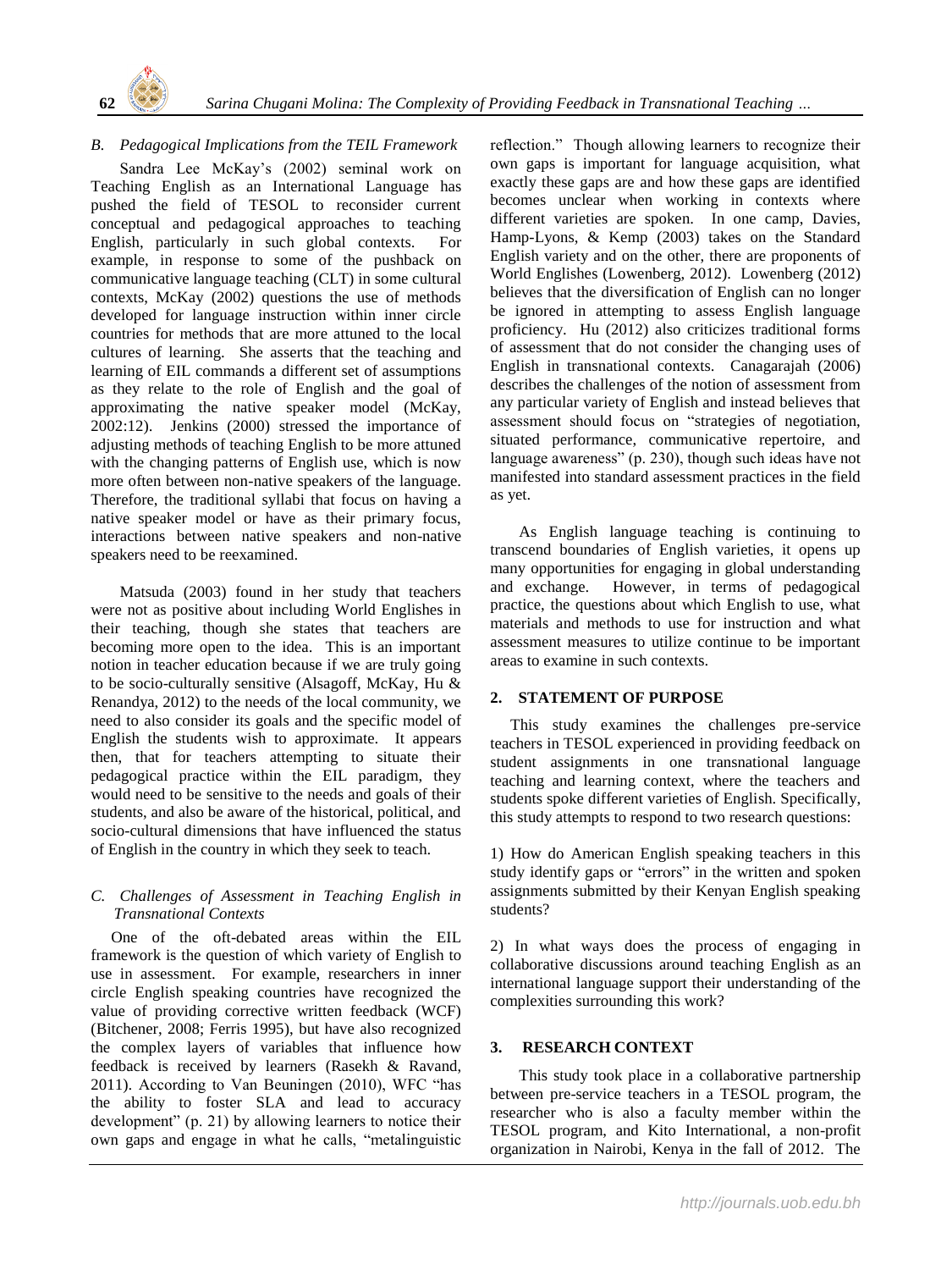mission of this organization is to provide professional development opportunities and skills for homeless youth to successfully transition into society as a means out of poverty. This organization responds to the needs of the urban youth in Nairobi, Kenya where many youth are considered "at risk" according to *The Strategy Paper on Urban Youth in Africa* developed in collaboration with UN-Habitat's Safer Cities Program and Partnership for Africa's Development.

### Kenyan Youth

A total of 21 Kenyan students (ten males and 12 females) participated in this study. Their ages ranged from 18 to 25 years of age.

#### Linguistic backgrounds

All the Kenyan students in this study reported that they were bilingual in Kiswahili and the local Kenyan English variety. According to Muriungi (2013), English and Kiswahili are the two official languages spoken in Kenya. English serves sociolinguistic functions such as instrumental (e.g. national exam), interpersonal (e.g. common language of communication), regulative (e.g. law) and creative functions (e.g. literature) (Michieka, 2005, pp. 180- 183). It is also associated with high status jobs, the government, "significant factor in academic achievement" and "social mobility" (Dhillon and Wanjiru, 2013, p. 14). Kiswahili is used for social interactions within towns, trade between towns and some local jobs. Their native languages differed and included the following languages: Kecrew, Kikuyu, Luhya, Luo, Dholuo and Nubian. Budohoska (2011) asserts that these languages link them to their family values, ethnic identities, and their rural homeland.

# English Language Goals

Many of the students were planning to pursue entrepreneurial goals within Kenya. Their goals ranged from improving their English language skills to pursuing higher education, enhancing their business skills ("market Eco Safi products to increase sales"), starting their own businesses ("start a choreography school focused on acrobatics, dancing, and youth"), and empowering members of their communities ("I want to empower at least 100 youth in 2 years."). Additionally, some of them wished to work for multinational corporations and organizations such as the United Nations, World Vision, USAID (U.S. Agency for International Development), and Amref Health Africa (International African health organization headquartered in Nairobi, Kenya).

### **4. METHODOLOGY**

An online language program with the intention of supporting the English language needs and entrepreneurial goals of the Kenyan students was developed in consultation with the students, staff, and the director of Kito International. During the spring of 2013, this project was piloted with four of Kito's staff members. In the fall of 2013, Kito staff members were paired with TESOL graduate students and one alumnus from the United States into collaborative teaching teams. This project was a two-year initiative with the intention of training the staff members, working with them on training their youth, and then handing over the curriculum to them to use with their subsequent cohorts following a handover-takeover model.

The teaching team met weekly from one to three hours to brainstorm lesson plan ideas, pre-screen and upload lessons, review student submissions and provide feedback. These teaching team meetings also served as Dialogical Learning Spaces, which provided a space to mediate teacher learning by working through questions, concerns, issues, and challenges surrounding pedagogical practice within this context (See Molina, 2015). There were eight weekly lessons in total delivered over a 14-16 week period.

#### *A. Delivery System*

iPads were used as a mode of delivery. The course was housed on the Edmodo online platform for education, which has a corresponding app on the iPad to facilitate the creation and delivery of lessons and feedback on student assignments. Youtube was also used to share video lessons and for students to develop their own videos for responding to certain asynchronous assignments such as their sales pitch videos. Lastly, Skype was used to record synchronous assignments such as their mock job interviews. All of this data was housed on Google Drive.

#### *B. Research Participants*

#### Teaching Team

The teaching team consisted of six American English speaking graduate students, three in their second year and three in their first year of the program, and one alumnus of a Master's in TESOL program. All teachers who volunteered to participate in this study were females. The ages of the teaching team members ranged from 24-32 years of age. The researcher, serving also in the role as the teacher educator served as a consultant to this project and supported their learning process through weekly meetings.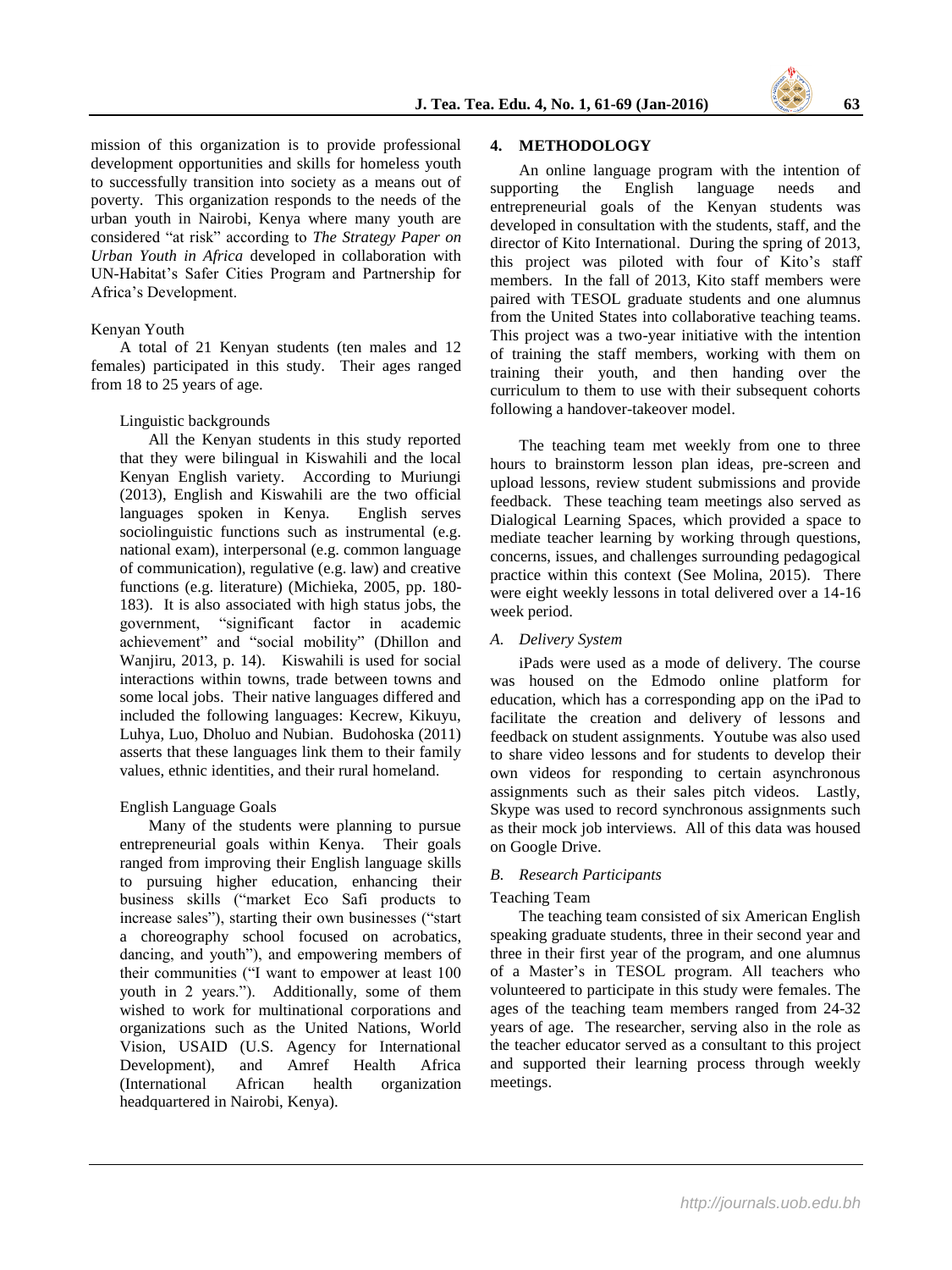In this study, document analysis was used to review teacher feedback on student written and spoken assignments. The written feedback data provided by the teachers on the students' assignments were available through the Edmodo platform. Spoken assignments were recorded on YouTube and Skype recording software and were transcribed and housed on Google Drive. A total of 63 written assignments and 28 spoken assignments with feedback were collected for analysis.

| Data Analysis                          | Data analysis segments and assignments |                                                                                                                      |                    |
|----------------------------------------|----------------------------------------|----------------------------------------------------------------------------------------------------------------------|--------------------|
| <b>Segments</b>                        | <b>Total</b>                           | <i><b>Assignments</b></i>                                                                                            | No.                |
| Written<br>$assignments +$<br>feedback | 63                                     | Self-Introductions<br><b>Business Letter</b><br>Sales Brochure of Eco-Safi<br>Products<br>Company Research<br>Resume | 33<br>11<br>9<br>6 |
| Spoken Asynchronous +<br>feedback      | 28                                     | Self-Introductions<br>Sales Pitch of Eco-Safi<br>Products                                                            | 24                 |
| Spoken Synchronous +<br>feedback       | 3                                      | Student 1<br>Student <sub>2</sub><br>Student 3                                                                       |                    |

**TABLE I.** DATA ANALYSIS SEGMENTS

### *C. Data Analysis Process*

Document analysis was used to analyze teacher feedback on student written assignments and synchronous and asynchronous video data documenting teacher feedback to students on spoken assignments. Document analysis is a procedure for evaluating documents, in this case the errors highlighted and identified in these assignments, in order to deepen empirical understanding of a phenomenon under investigation (Corbin & Strauss, 2008). Atkinson & Coffey (1997) refer to these documents as "social facts," which are created and shared in socially organized ways (p. 47) within this transnational teaching context.

Data sets with the feedback and the context in which this feedback occurred were extrapolated for analysis and the following themes were generated (Fereday & Muir-Cochrane, 2006; Labuschange, 2003). Feedback data fell into five categories: 1) comments on quality of work (e.g. "Good job!"), 2) request for clarification/extension of ideas, 3) comments on grammatical features (e.g. subject and article omission, pronoun usage, verb tense), 4) comments on mechanical features (e.g. punctuation, capitalization, spelling), and 5) comments on pragmatic or stylistic features (e.g. format, phrasing). In addition to the categories described above, the spoken data also included feedback on the phonological features of student oral language. For the purpose of this article, only the grammatical, mechanical, pragmatic, and phonological categories will be discussed because these were often perceived as "errors" by the teachers, which is a notion that is problematized within the framework of English as an International Language. For example, Jenkins (2000) states, "There is really no justification for doggedly persisting in referring to an item as 'an error' if the vast majority of the world's L2 English speakers produce and understand it" (p.160). These "errors" often fall under the grammatical and mechanical categories such as dropping the third person plural "s" or omitting articles.

# **5. FINDINGS**

As we deployed the business English program through extensive research on best practices on teaching online and through assessing and addressing the needs of the students enrolled in the program, it became clear that the graduate students who served as teachers were met with some level of cognitive dissonance as they began to confront the notion of providing feedback in this transnational context. For example, in writing the business letter, the Kenyan students dated their letters following the British English format where the date precedes the month, which is then followed by the year. One of the graduate student teachers provided feedback where she stated that they should reverse the date notation to month followed by the date and then the year to which the Kenyan student responded through the chat box in Edmodo, "This is how we write dates in Kenya." In another example, most of the graduate students indicated that their students misspelled the word "learned," which they spelled with a "t" as in "learnt." These examples were highlighted during the teaching team meetings to illustrate the paradigm shift within the framework of EIL.

In the following section, the categories that teachers in this study perceived to be "errors" from the feedback data on the written and spoken assignments are presented. These "errors" were reviewed during the weekly teaching team meetings from the framework of EIL, where the graduate student teachers began to think more deeply about their students' linguistic backgrounds and goals, while reflecting on their own English frame of reference.

# *A. Feedback on Written Assignments*

The following table presents the grammatical, mechanical and pragmatic features that teachers highlighted as student errors on their students' written assignments. Of the 63 feedback data segments collected, the majority was focused on grammatical and mechanical issues with some commentary on the pragmatic aspects of writing. Table 2 below presents the sub-categories of these features and examples of each.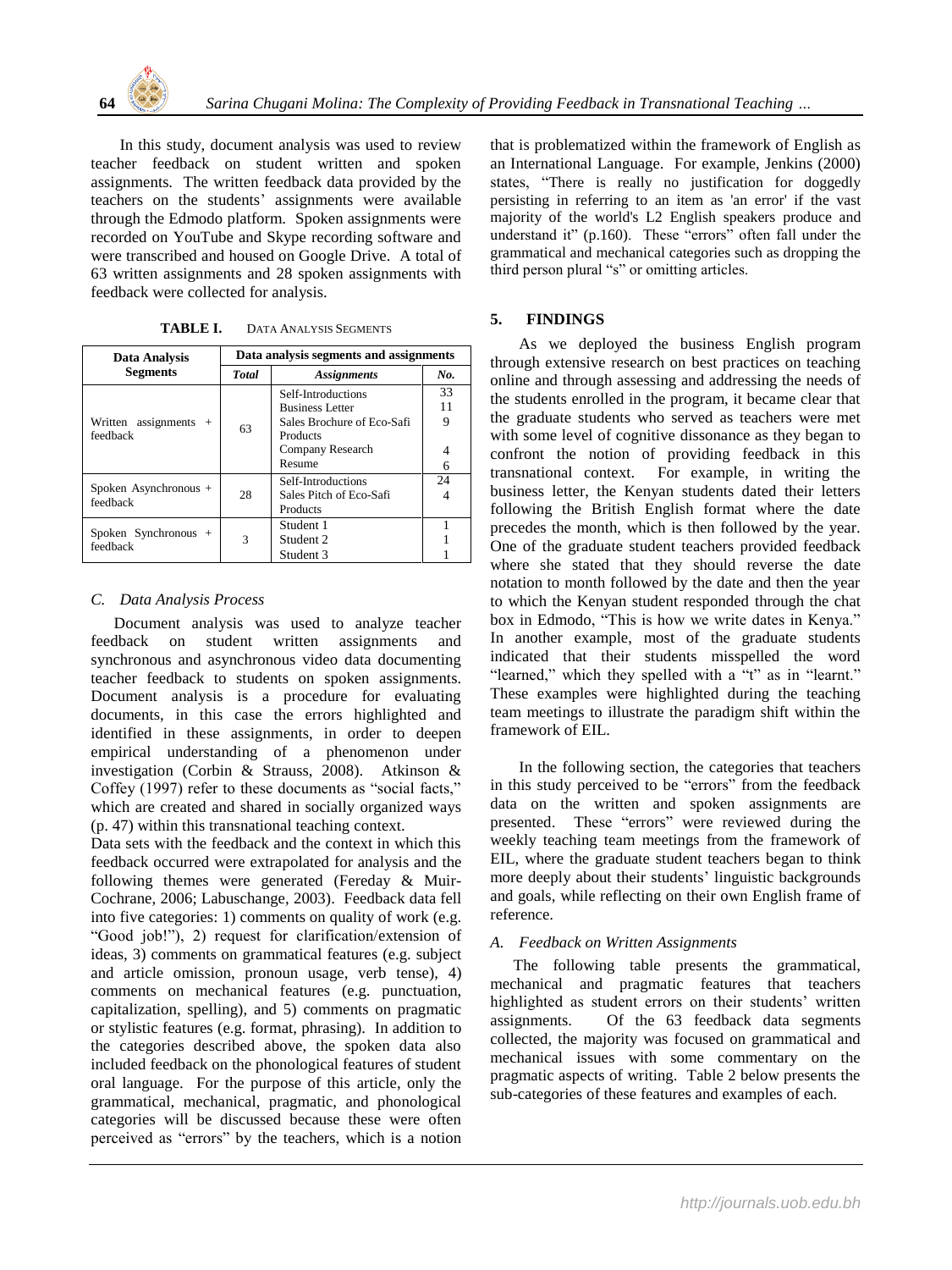|                   | Categories of student "errors" highlighted in the data                                                                  |                                                                                                                                                          |  |  |
|-------------------|-------------------------------------------------------------------------------------------------------------------------|----------------------------------------------------------------------------------------------------------------------------------------------------------|--|--|
| <b>Categories</b> | <b>Subcategories</b>                                                                                                    | <i>Examples</i>                                                                                                                                          |  |  |
| Grammatical       | Subject omission<br>Spelling<br>Subject-verb agreement<br>Article omission<br>Preposition omission/misuse<br>Word order | $()$ Am 22 years old<br>tyre<br>bags costs<br>Developed () program<br>CEO () Kito International<br>forwardly looking                                     |  |  |
| Mechanical        | Capitalization<br>Pluralization<br>Sentence boundaries<br>Punctuation                                                   | kito international<br>youths<br>we assure you that<br>you will not be<br>disappointed hope to<br>hear from you soon<br>In addition () we make<br>sandals |  |  |
| Pragmatic         | Stylistic elements of writing<br>Phrasing<br>Lexical                                                                    | Date - 25.3.2013<br>try our products and see<br>intensity                                                                                                |  |  |

**TABLE II.** ERROR CATEGORIES IN WRITTEN ASSIGNMENTS

The following section includes a business letter assignment that exemplifies some of the gaps identified.

**Figure 1. Example: Business Letter by Student M. M.**

kito international P.O. Box 62693-00200 Nairobi, Kenya

Ecosafi is KITO's environmentally friendly social enterprise helping youths get off the street by employing them in the organization. We have the best products which are eco friendly including ecosandals which are made from used tyres and beads, beads from used calendars, gift bags from recycled materials since we are committed to reduce environmentally harmful waste. We are hoping to work together with your company soon and support us in buying our products.

There were several features that the teacher addressed in this passage including capitalization, subject omission, sentence boundaries, spelling, and the stylistic elements of writing. In the teaching team meetings, we learned that these features have been addressed in the EIL literature as features that characterize English in Lingua Franca communications.

#### *Subject-omission and sentence boundaries*

 There were many other instances where students dropped their subjects in their written work, which were coupled with and also contributed to sentence boundary issues. For example, one student wrote, "Am forwardly looking for your response and feedback towards this," and another wrote, "am 22 years old." In reviewing the literature during our teaching team meetings, we found that some of the Bantu languages might have been influencing the subject omission. In Mugari's (2013) study comparing Italian and ChiShona, a Bantu language spoken by 75% of Zimbabweans, he found that ChiShona is a language that allows subject omission. Given that many of our students in this study spoke a local language that was from the family of Bantu languages, this might have influenced their dropping of the subjects. Although, many languages do not follow the same pattern of sentence boundaries as English, the question remained as to what extent sentence boundaries can be expanded to accommodate the nativized English varieties, though in this study, it was pointed out as an "error" where teachers followed the inner circle rules around sentence boundaries.

#### *Spelling*

 Another area that presented a learning opportunity for the teachers initially was the immediate identification of certain spelling errors. In the above example, "tyres" is spelled with a "y." "Learnt," "colour," "recognised," and "organisation" were other words that teachers had indicated as spelling errors. In the teaching team meetings, discussions about the colonial history of Kenya supported the teachers in recognizing how their spelling conventions might be influenced by the British English variety. One graduate student had a close friend from London and though initially she indicated these as "errors," she began to think from both the American English and British English varieties and was able to support her peers in understanding and contrasting the spelling conventions between the two varieties.

#### *Pragmatics: The stylistic elements of writing*

There were many stylistic issues identified from including the structure (e.g. date, address, salutation, closing) to the tone (formality) of writing. For this particular example, the teacher wrote, "Include a salutation: Dear Sir/Madam, Dear Ms. Smith, etc." Some teachers initially asked the students to use their recipient's last name, but through the teaching team meetings, they were familiarized with the formality of letters and norms of writing (e.g. salutations using Dear Sir/Madam) often used in post-colonial countries such as Kenya and India and reflected these new understandings in their feedback.

#### *B. Feedback on Spoken Assignments*

There were 31 instances of feedback data analyzed from the asynchronous (rehearsed) and synchronous (unrehearsed) spoken assignments. These segments were categorized into grammatical, mechanical, and pragmatic categories, which also emerged in the feedback data on the written assignments. In addition, the analysis of spoken data included a phonological category, an important area of EIL research (Jenkins, 2000) pertinent to this study.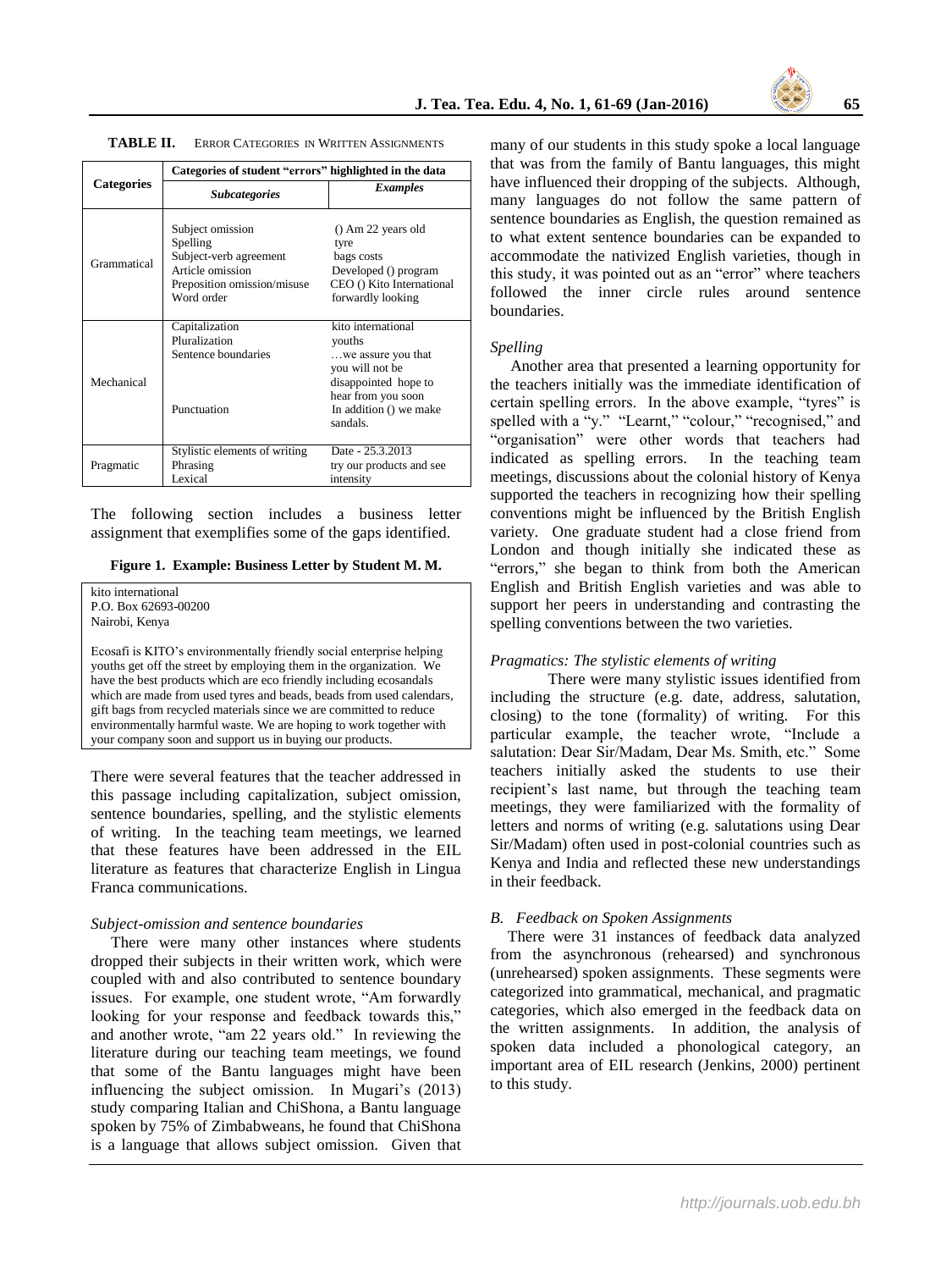

|                   | Categories of student "errors" highlighted in the                                            |                                                                                                                                                                                                                                   |  |  |
|-------------------|----------------------------------------------------------------------------------------------|-----------------------------------------------------------------------------------------------------------------------------------------------------------------------------------------------------------------------------------|--|--|
| <b>Categories</b> | spoken data                                                                                  |                                                                                                                                                                                                                                   |  |  |
|                   | <b>Subcategories</b>                                                                         | <b>Examples</b>                                                                                                                                                                                                                   |  |  |
| Grammatical       | Subject omission<br>Article omission<br>Subject-verb agreement                               | Right now () am pursuing<br>() advanced diploma in project<br>management.<br>My names are M. A.                                                                                                                                   |  |  |
|                   | Preposition omission                                                                         | I'm proud () being an African.                                                                                                                                                                                                    |  |  |
| Mechanical        | Pluralization<br>Sentence boundaries                                                         | youths<br>Hi my name is W.A. form Kito<br>International and Kito<br>international is an organization<br>and through Kito international<br>we have initiative which is<br>called ecosafi products.                                 |  |  |
|                   | Spelling                                                                                     | tyres                                                                                                                                                                                                                             |  |  |
| Pragmatic         | Phrasing<br>Lexical<br>Fluency                                                               | good in writing<br>exploit (uses or utilizes)<br>pauses, stops, rising and falling<br>intonation                                                                                                                                  |  |  |
| Phonological      | Consonant sound:<br>devoicing<br>omission<br>Vowel length:<br>long to short<br>short to long | $\theta$ ->t /yots/ "youths"; z->s<br>/skils/ "skills"<br>r-drop /w3() $k$ / "work";<br>/ma:kitin/ "marketing"<br>$d$ -drop/ $\epsilon$ kspan $()$ "expand"<br>$i \gg i$ /merid/ "married"<br>$I \rightarrow i$ /mglif/ "English" |  |  |

**TABLE III.** ERROR CATEGORIES IN SPOKEN ASSIGNMENTS

In the following section, an example illustrative of some of these features is provided.

#### **Figure 2. Example: Synchronous interview transcript via Skype with C.A.**

My name is C.A. (um::) a::m twenty-two (..) years:: old age. (..) I live in (kabira) slum, (m:::), in my education I reached form four, (…) my: short terms I speak-I speak three languages. That is Kiswahili, some English and native language. I use the Swahili when I am at home with friends (.) and I usually use English for example when I am in meetings and where English is needed, I usually use-usually use-usually use my English there. (uh) I really don't feel good when am talking (..) when am speaking my native language because am used to-am used to Kiswahili and English so much so sometimes I usually get it hard to speak my native language. (.) Okay, English I learned at school. That is at primar(y) level and (uh::) s-high school level. (…) M::y short-term- (.) my short terms (.) is am in a organization that is called Kito (.) and I hope that (.) it is going to help me to f:: (.) improve my career of being-(.) of being a businessman. My long term is to become an icon of business and to improve the economic (..) of our country, (..) our (.) country Kenya. My hobbies is reading, (uh:) playing football and some doing some workings.

Notes: (.) – one second pause per period (word) – inaudible words : - elongation of vowels

In this excerpt, there are similar issues highlighted around grammatical/mechanical features as were found in their written assignments; therefore, only the phonological and pragmatic features are addressed in the next sections.

### *Consonants*

In reviewing the audio transcript above, C.A. pronounces /d/ as /t/, particularly in the word final position as in /gʊʈ/ instead of /gʊd/. Similar devoicing occurred with  $|z|$  to  $|s|$  for the word, organization transcribed as /ɔ:gənaɪseɪʃəʊn/ rather than British English RP or American English pronunciation of /ɔgənaɪzeɪʃəʊn/ with  $\ell z$ . On the other hand, voicing of  $\ell k / \tau$  to  $\ell g / \tau w$ observed for Kito as in /gi:to/ but devoicing of /g/ to /k/ was observed in the word /ɛksɑmpl/. /r/ was often dropped following British English RP as in work /wɜːk/. There were other words where /r/ was indicated as being pronounced differently such as in the word /inspairifan/ "inspiration" where our students pronounced the  $/r/$  as a trill or flap, which our teachers had difficulty differentiating.

### *Vowels*

There were instances when vowels were lengthened and other times when vowels were shortened as in school /skʌll/ and youths /jʊts/. Digraphs were also noted to be pronounced individually rather than as one long sound as pronounced in American English. For example, really is pronounced as /rɪli/ in American English and /rɪəli/ in British English. Another digraph /aɪ/ such as "primary" pronounced similarly in British and American English as /praimeri/ was pronounced as / $\varepsilon$ j/, where /j/ represents the "y" sound in "yes."

In the teaching team discussions about the consonant and vowels identified as "errors," we discussed the notion of accent from the framework of EIL and questioned the construct of the native speaker model, which challenged the ways in which they initially considered differences in sounds as "errors" based on the American English or British English variety.

# *Word stress intonation*

According to the teacher feedback, the students on many occasions did not appear to follow rising and falling intonations to mark sentence boundaries. However, in the team teaching meetings, the teachers came to realize that these seemingly problematic errors with sentence boundaries could be related to stress or prosodic features possibly operating differently in their own native language or Kenyan English variety, though we were not certain.

#### **6. DISCUSSION AND CONCLUSION**

Given the diverse linguistic context in Kenya, it is likely that the English variety may have developed some characteristic features of its own (Budohoska, 2012, p. 46). In other words, the English variety spoken in Kenya has renationalized and evolved through the interactions within this multilingual community.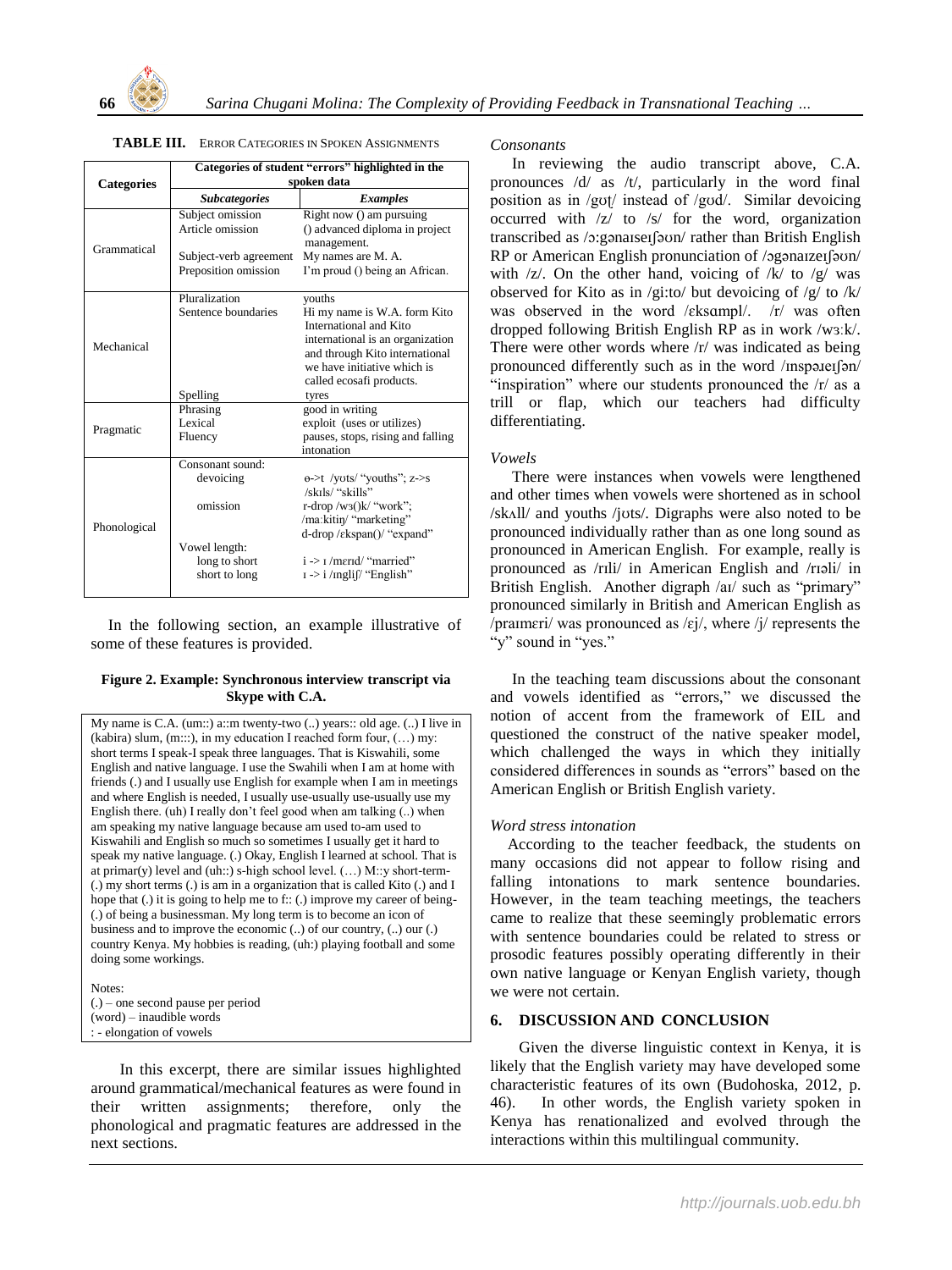For example, Mwayngi (2004) compared the use of prepositions comparing prepositional usage in British English and Kenyan English through the International Corpus of English (ICE) and concludes that Kenyan English has gone through a form of syntactic simplification where closely related prepositions are "ironed out" and those with more general meanings are more commonly used, with less synonymous prepositions. This nativized English spoken in Kenya may include some language mixing, code switching and use of emerging vernaculars, which adds to the diversity of Kenyan English, but could also add to the complexity of teaching English to Kenyans. Some of the features identified as errors in the teacher feedback to their Kenyan students such as the omission of articles and prepositions and misuse of prepositions, appears to be the acceptable in the nativized variety of Kenyan English.

In addition to features unique to the nativized Kenyan English variety, there are also pragmatic, grammatical, and phonological features that are unique to Lingual Franca communications. For example, Firth (1996) and Meierkord (2000) note the unique pragmatic features applicable to English as a Lingua Franca communications. Seidlhofer (2004) studied the Vienna-Oxford-International-Corpus-of-English (VOICE) and describes some specific grammatical features that characterize some World English varieties that have developed and lastly, Jenkins (2000) describes the phonology of English as an International Language. Jenkins (2000) redefines the Lingua Franca Core (LFC) in EIL contexts with "greater individual freedom…by providing speakers with the scope both to express their own identities and to accommodate their receivers (p. 158). She lists areas in EIL contexts that can be considered errors such as consonants, phonetic requirements such as aspirations, consonant clusters, vowel sounds, and nuclear stress. She does discuss some provisions such as the use of  $\theta$  and  $\delta$  as permissible. Given that these are considered the norms in Lingua Franca Contexts and were often considered errors in this transnational context of English language teaching, it brings to the forefront again the question of "Which English or Englishes?" should be the framework for teaching and assessment.

There are additional institutional, economic, and political forces that play a role in English language teaching, which the teachers considered. For example, Dhillon & Wanjiru (2013), assert that in Kenya "…an examination-oriented educational system leads to instructional pressure and literacy focused learning of English leaving little space for creative and innovative communicative language learning opportunities" (p. 22). Within these circumstances, the teachers needed to negotiate how they could meet both the larger

institutional, economic, political goals as well as support the students' individual goals.

 Another complexity that the teachers struggled with was the diversity of student proficiency levels in their own native tongue, the Kenyan English variety and British English. This often made them wonder during the teaching team meetings if the features they identified were the norms for the Kenyan variety, transferred from their native language or evidence of their individual developing English language system.

In addition, the teachers themselves had a diversity of linguistic exposure to different English varieties, and depending on their experience, their feedback was influenced or nuanced in approach.

During the course of this study, there was a constant interplay between the teachers' understanding of American English and their inquiry about British English and Kenyan English usage and norms.

In the teaching team meetings, the teachers employed multiple lenses in their attempts to provide feedback to the Kenyan students. However, it became clear that the lack of deep knowledge of Kenyan English, the local languages, and the British variety often made the teachers revert back to what they knew and their own variety of English, though tremendous efforts were made in their attempts to exhibit caution in their feedback by considering these complex layers embedded within this language teaching and learning context.

For teachers teaching within these international and transnational contexts, it might be important for them to develop the kind of "multidialectal competence" (Canagarajah, 2006, p. 233) or "meta-cultural competence" (Sharifian, 2009), which are, in essence, strategies used by English speakers in English as a Lingua Franca (ELF) contexts to negotiate meaning (Sharifian & Jamarani, 2013). Sharifian (2009) believes that it is important for English learners to develop "metacultural competence," that is "a competence that enables interlocutors to communicate and negotiate their cultural conceptualizations during the process of intercultural communication" (p. 9).

For ESOL teachers working in international and transnational contexts, perhaps such "meta-cultural competence" is a necessary dispositional skill to nurture. This essentially shifts the focus of English language teaching from approximating a native English speaker model to one that empowers the English speaker in these diverse, international contexts. Kilickaya (2009) suggests that if the goal is to promote intercultural communication, the focus should be on developing awareness of the many varieties of English and the various communication strategies that can be used to enhance intelligibility. Ideally, being able to simultaneously engage in the teaching and learning process on both levels may be an important goal.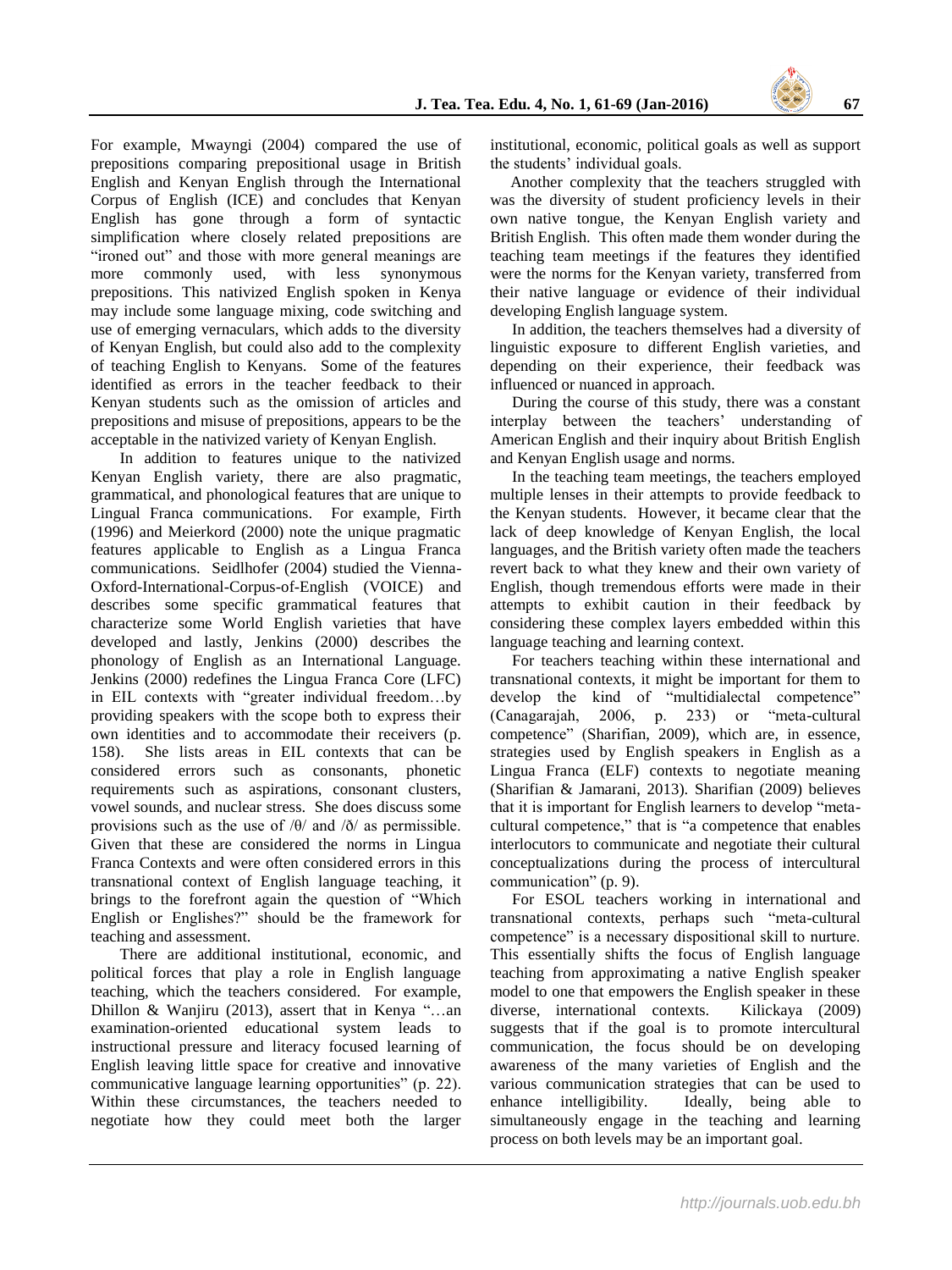This study brought to light the various challenges that are inherent in teaching in transnational contexts where teachers and students speak different varieties of English. Though the teachers in this study became more cognizant of the conceptual understandings of teaching in this transnational context, the questions around permissibility and intelligibility remained to be a challenge.

Canagarajah's (2007) statement about the redefinition of language acquisition appears to apply to this teaching context where he states, "previously dominant constructs such as form, cognition, and the individual are not ignored; they get redefined as hybrid, fluid, and situated in a more socially embedded, ecologically sensitive, and interactionally open model" (p. 923).

#### **ACKNOWLEDGEMENTS**

This project would not have been possible without the support of the founder of Kito International, Wiclif Otieno, and his staff members. I am also grateful to the University of San Diego, School of Leadership and Education Sciences for awarding me the faculty research grant to design and implement this project and my alumni and graduate students in the TESOL program who served as instructors to the staff and youth of Kito. Thank you to Melissa Salvatore, Brittany Castonguay, Miriam Voth, Jaclyn Krizovensky, Emily Meyers, Debra Hills, and Jasmine Williams. A special thank you to Melissa Salvatore and Miriam Voth for organizing the materials and preparing them for analysis.

#### **REFERENCES**

- Atkinson, P. A. & Coffey, A. (1997). Analyzing documentary realities. In D. Silverman (Ed.), *Qualitative Research: Theory, Method and Practice* (pp. 45–62). London, UK: Sage Publications.
- Alsagoff, L., McKay, S. L., Hu, G., Renandya, W. A. (Eds.) (2012). *Principles and practices for teaching English as an international language*. New York, NY: Routledge.
- Bitchener, J. (2008). Evidence in support of written corrective feedback. *Journal of Second Language Writing 17*, 102- 118.
- Budohoska, N. (2011). Language as a means of expressing identity in a multilingual reality: The place of English in Kenya today." *Anglica, 20*, 37–52.
- Budohoska, N. (2012). Characteristic morphological and syntactic features of English in Kenya: A corpus study (ICE). *Lingua Posnaniensis*, *54*(1), 45-56.
- Canagarajah, S. (2006). Changing communicative needs, revised assessment objectives: Testing English as an international language. *Language Assessment Quarterly*, *3*(3), 229-242.
- Canagarajah, S. A. (2007). Lingua franca English, multilingual communities, and language acquisition. *The Modern Language Journal*, *91*(1), 923-938.
- Corbin, J. & Strauss, A. (2008). *Basics of qualitative research: Techniques and procedures for developing grounded theory* (3rd ed.). Thousand Oaks, CA: Sage Publications.
- Crystal, D. (1997). *English as a global language*. Cambridge, UK: Cambridge University Press.
- Davies, A., Hamp-Lyons, L., & Kemp, C. (2003). Whose norms? International proficiency tests in English. *World Englishes*, *22*(4), 571–584.
- Dhillon, J. K. & Wanjiru, J. (2013). Challenges and strategies for teachers and learners of English as a second language: The case of an urban primary school in Kenya. *International Journal of English Linguistics 3*(2), 14-24.
- Evans, N. W. & Hartshorn, K. J. (2015). The effects of dynamic written corrective feedback: A 30-week study. *Journal of Response to Writing*, *1*(2), 6-34.
- Evans, N. W., Hartshorn, K. J., McCollum, R. M., & Wolfersberger, M. (2010). Contextualizing corrective feedback in second language writing pedagogy. *Language Teaching Research 14*, 1-19.
- Fereday, J. & Muir-Cochrane, E. (2006). Demonstrating rigor using thematic analysis: A hybrid approach of inductive and deductive coding and theme development. *International Journal of Qualitative Methods*, *5*(1), 80–92.
- Ferris, D. R. (1995). Student reactions to teacher response in multiple-draft composition classrooms. *TESOL Quarterly 29*, 33-53.
- Firth, A. (1996). The discursive accomplishment of normality: On "lingua franca" English and conversation analysis. *Journal of Pragmatics*, *26*, 237–259.
- Graddol, D. (1999). The decline of the native speaker *AILA Review*, *13*, 57–68.
- Hu, J. D. (2012). Assessing English as an international language. In L. Alsagoff, S.L. McKay, G. Hu, & Renandya (Eds.), *Principles and practices for teaching English as an international language* (pp. 123-144). New York, NY: Routledge.
- Jenkins, J. (2000). *The phonology of English as an international language: new models, new norms, new goals*. Oxford, UK: Oxford University Press.
- Kachru, B. B. (1988) The spread of English and sacred linguistic cows. In Peter H. Lowenberg (ed.), *Language spread and language policy: Issues, implications and case studies* (pp. 207-228.). Georgetown, Washington, D. C.: Georgetown University Press.
- Kilickaya, F. (2009). World Englishes, English as an international language and applied linguistics. *English Language Teaching* 2(3), pp. 35-38.